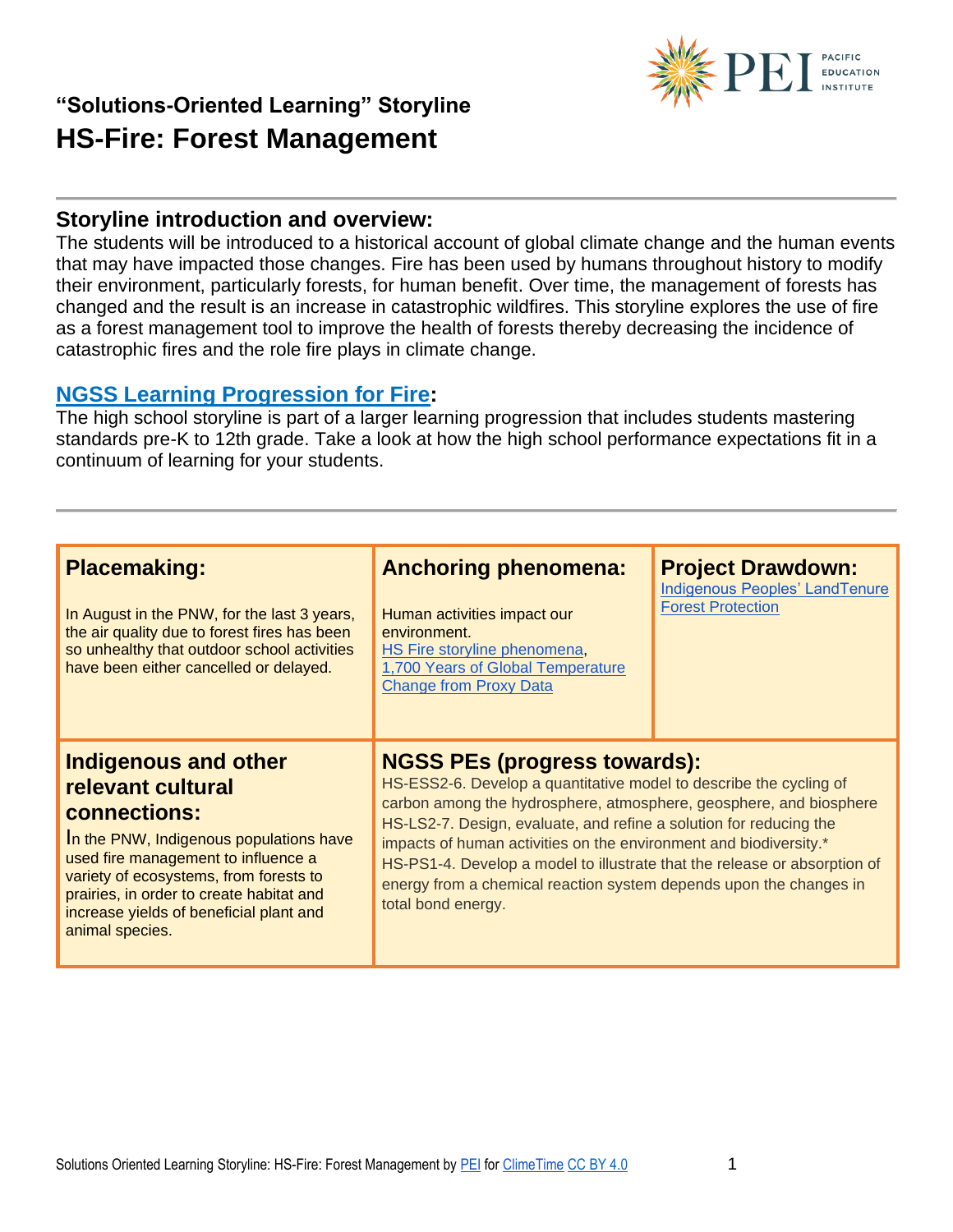

### **Estimated time required to implement this storyline: 3 to 4 weeks**

#### **NGSS PEs:**

HS-ESS2-6. Develop a quantitative model to describe the cycling of carbon among the hydrosphere, atmosphere, geosphere, and biosphere

HS-LS2-7. Design, evaluate, and refine a solution for reducing the impacts of human activities on the environment and biodiversity.\*

HS-PS1-4. Develop a model to illustrate that the release or absorption of energy from a chemical reaction system depends upon the changes in total bond energy.

| Science & Engineering Practice (SEP)                                                                                                                                                                                                                                                                                                                                                                                                                                                                                                                                | Disciplinary Core Idea (DCI)                                                                                                                                                                                                                                                                                                                                             | <b>Cross Cutting Concept (CCC)</b>                                                                                                                            |
|---------------------------------------------------------------------------------------------------------------------------------------------------------------------------------------------------------------------------------------------------------------------------------------------------------------------------------------------------------------------------------------------------------------------------------------------------------------------------------------------------------------------------------------------------------------------|--------------------------------------------------------------------------------------------------------------------------------------------------------------------------------------------------------------------------------------------------------------------------------------------------------------------------------------------------------------------------|---------------------------------------------------------------------------------------------------------------------------------------------------------------|
| Developing and Using Models Modeling in 9-12<br>builds on K-8 experiences and progresses to<br>using, synthesizing, and developing models to<br>predict and show relationships among variables<br>between systems and their components in the<br>natural and designed world(s). Develop a model<br>based on evidence to illustrate the relationships<br>between systems or between components of a<br>system.                                                                                                                                                       | ESS2-6. Develop a quantitative model to describe<br>the cycling of carbon among the hydrosphere,<br>atmosphere, geosphere, and biosphere.                                                                                                                                                                                                                                | <b>Energy and Matter</b><br>The total amount of energy and matter in closed<br>systems is conserved.                                                          |
| Constructing Explanations and Designing<br>Solutions Constructing explanations and designing<br>solutions in 9-12 builds on K-8 experiences and<br>progresses to explanations and designs that are<br>supported by multiple and independent student-<br>generated sources of evidence consistent with<br>scientific ideas, principles, and theories. Design,<br>evaluate, and refine a solution to a complex real-<br>world problem, based on scientific knowledge,<br>student-generated sources of evidence, prioritized<br>criteria, and tradeoff considerations. | LS2.C: Ecosystem Dynamics, Functioning, and<br>Resilience Moreover, anthropogenic changes<br>(induced by human activity) in the environment -<br>including habitat destruction, pollution, introduction<br>of invasive species, overexploitation, and climate<br>change - can disrupt an ecosystem and threaten<br>the survival of some species.                         | <b>Stability and Change</b><br>Much of science deals with constructing<br>explanations of how things change and how they<br>remain stable.                    |
| Developing and Using Models Modeling in 9-12<br>builds on K-8 and progresses to using,<br>synthesizing, and developing models to predict<br>and show relationships among variables between<br>systems and their components in the natural and<br>designed worlds. Develop a model based on<br>evidence to illustrate the relationships between<br>systems or between components of a system.                                                                                                                                                                        | PS1.B: Chemical Reactions Chemical processes,<br>their rates, and whether or not energy is stored or<br>released can be understood in terms of the collisions<br>of molecules and the rearrangements of atoms into<br>new molecules, with consequent changes in the sum<br>of all bond energies in the set of molecules that are<br>matched by changes in kinetic energy | Energy and Matter Changes of energy and matter<br>in a system can be described in terms of energy<br>and matter flows into, out of, and within that<br>system |

### **Learning Sessions**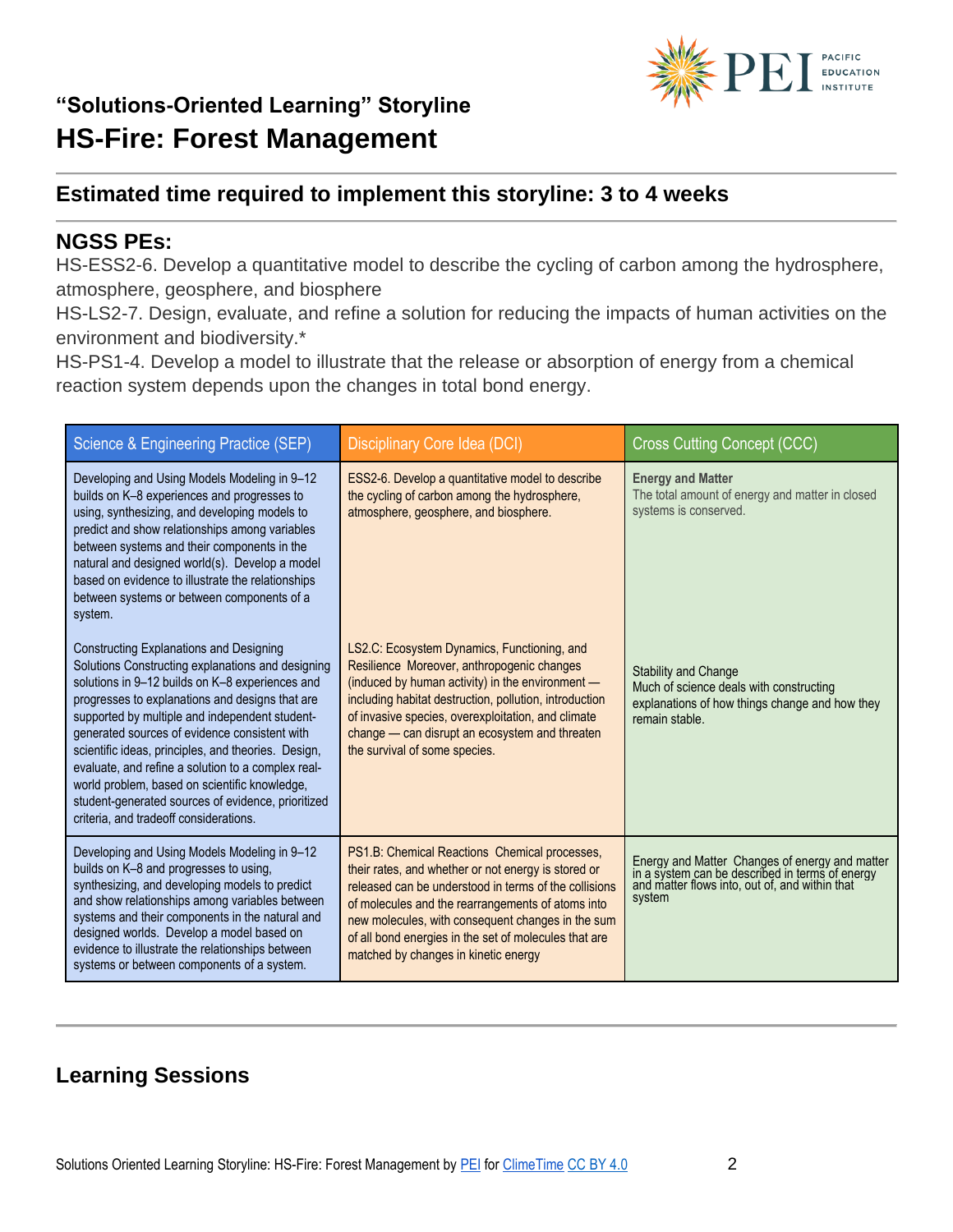

| Learning<br><b>Session:</b> | <b>Materials List:</b>                                                |
|-----------------------------|-----------------------------------------------------------------------|
|                             | Soil samples with different amounts of organic matter<br>Wood splints |

| 1. | <b>Grounding in Native Ways of Knowing:</b>                                                                                                                                                                                                                                                                                                                                                                                                                | Estimated time:<br>Two 50 minute periods |
|----|------------------------------------------------------------------------------------------------------------------------------------------------------------------------------------------------------------------------------------------------------------------------------------------------------------------------------------------------------------------------------------------------------------------------------------------------------------|------------------------------------------|
|    | 1. Discuss Land Tenure using What on Earth is 'land tenure'? Jigsaw Project Drawdown<br>Solution #3' Indigenous Peoples' Land Tenure (view technical summary). Elicit inputs<br>from students who may have Indigenous land tenure experiences.                                                                                                                                                                                                             |                                          |
|    | 2. Students research different land management practices from different Indigenous<br>peoples. Students can do this worldwide (Traditional Land Use) or concentrate on the<br>Indigenous peoples of North America or even just Washington state. Students with the<br>same interests form a group and prepare a presentation for the class.                                                                                                                |                                          |
|    | 3. Explore examples of local Tribes' use of fire for propagation of specific food plants.<br>Camas Prairie Restoration - USDA article that explores the use of prescribed burns to<br>promote the growth of camas. Another source is Tribe's Huckleberry Harvest Brings<br>Fire (or Something Like It) Back to the Forest - Oregon Public Broadcasting article<br>about how fire has been used in managing huckleberry resources since time<br>immemorial. |                                          |

| 2. | Examine phenomena: Human activities impact our<br>environment.                                                                                                                                                                                                                                | Estimated time:<br>50 minutes |
|----|-----------------------------------------------------------------------------------------------------------------------------------------------------------------------------------------------------------------------------------------------------------------------------------------------|-------------------------------|
|    | Using HS Fire storyline phenomena, students are shown a current and a historical<br>sketch/photo of the same area that show different management methods. Then,<br>students are presented with the 1,700 Years of Global Temperature Change from<br>Proxy Data that shows the Little Ice Age. |                               |

| 3 | <b>Pre Assessment:</b>                                                                                  | <b>Estimated time:</b><br>30 minutes |
|---|---------------------------------------------------------------------------------------------------------|--------------------------------------|
|   | <b>HS-Fire: Forest Management Pre-Assessment</b><br><b>HS-Fire: Forest Management Assessment Rubric</b> |                                      |

| Guiding question: How does fire release stored carbon | <b>Estimated time:</b> |
|-------------------------------------------------------|------------------------|
| from our forests?                                     | Part 1:50 minutes      |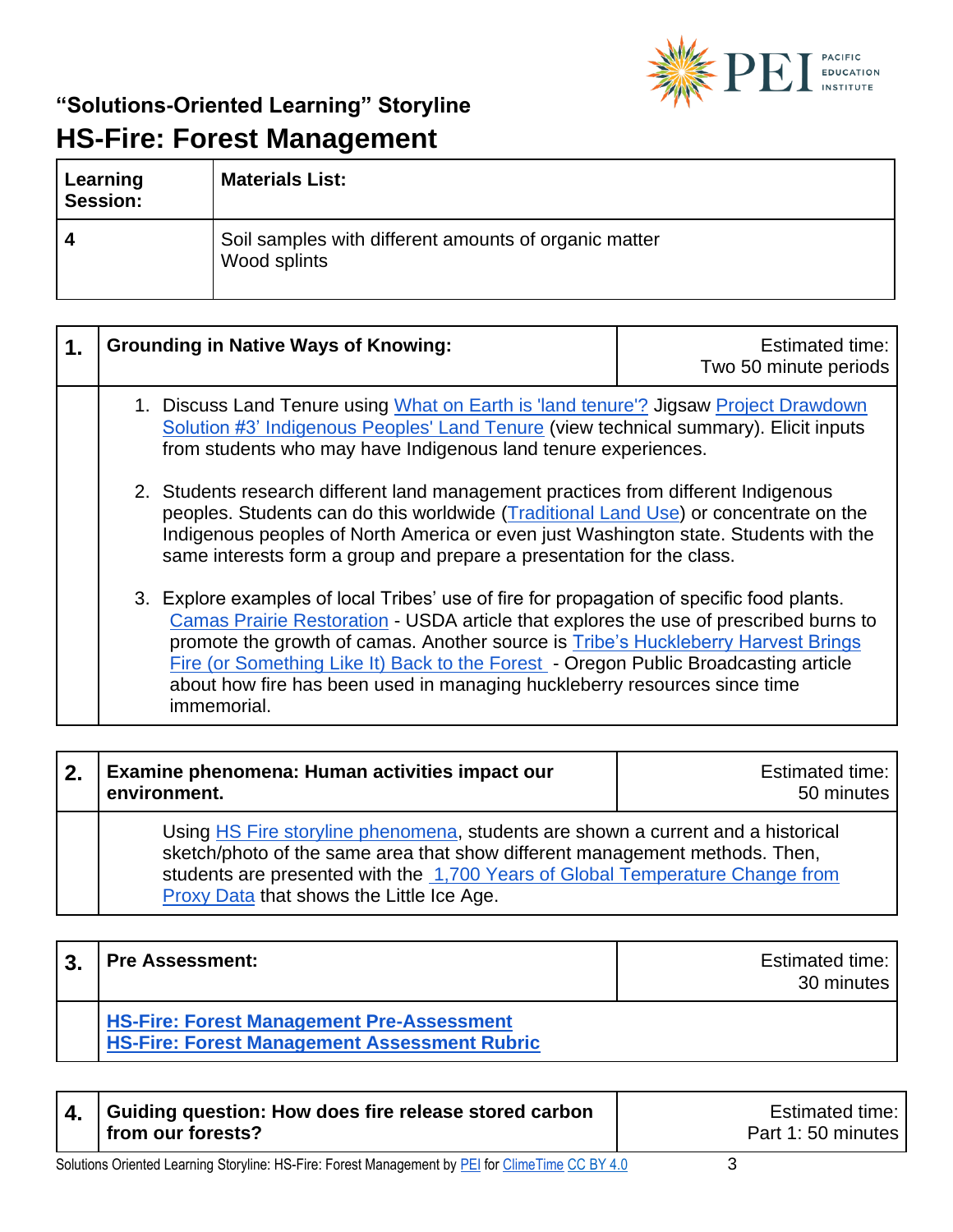

|                                                                                                                                                                                                                                                                                                                                                                                                                                                                                                                                                                                                                                                                                                                                                           | Part 2: three to four 50-minute<br>periods |
|-----------------------------------------------------------------------------------------------------------------------------------------------------------------------------------------------------------------------------------------------------------------------------------------------------------------------------------------------------------------------------------------------------------------------------------------------------------------------------------------------------------------------------------------------------------------------------------------------------------------------------------------------------------------------------------------------------------------------------------------------------------|--------------------------------------------|
| 1. Two-Part Lab<br>Part 1: Wood and CO2 lab: Students will identify the three elements of the fire triangle<br>and observe CO2 released through combustion.<br>Fire Triangle (replace candle with wood splint)<br>CO2 Release (replace candle with wood splint)                                                                                                                                                                                                                                                                                                                                                                                                                                                                                           |                                            |
| Using the answers generated in the above activity, students write a combustion chemical<br>equation.<br>$C_6H_{12}O_6 + 6O_2 \longrightarrow 6CO_2 + 6H_2O$                                                                                                                                                                                                                                                                                                                                                                                                                                                                                                                                                                                               |                                            |
| Students make the connection that the equation they wrote models the same event as<br>the fire triangle. Students then use this model to label:<br>the form of energy that is stored (potential in the wood)<br>the form of energy that is released (thermal energy)<br>the form of energy that is needed for the reaction to start (thermal energy).<br>$\bullet$<br>where the input of energy from the surrounding breaks bonds<br>where the forming of bonds releases energy to the surroundings.                                                                                                                                                                                                                                                      |                                            |
| Part 2: Soil and CO2 lab- Students will quantify organic material in soil. The soil carbon<br>lab is a simple lab designed to calculate the amount of organic carbon in a soil sample.<br>Place approximately 5g of soil into a porcelain crucible and weigh to the nearest<br>$\circ$<br>.01g (this soil should be previously oven dried).<br>Heat the crucibles to a red color over a Bunsen burner. Stir occasionally to aid<br>$\circ$<br>complete oxidation of the organic matter. Oxidation is complete when the soil<br>becomes light tan, usually in 1-2 hours.<br>Cool the samples and reweigh. Determine the loss in weight and calculate percent<br>$\bigcirc$<br>organic matter.<br>Determination of Organic Matter Content by Dry Combustion |                                            |
|                                                                                                                                                                                                                                                                                                                                                                                                                                                                                                                                                                                                                                                                                                                                                           |                                            |
| 1. weight of soil and crucible before<br>combustion                                                                                                                                                                                                                                                                                                                                                                                                                                                                                                                                                                                                                                                                                                       |                                            |
| 2. weight of crucible                                                                                                                                                                                                                                                                                                                                                                                                                                                                                                                                                                                                                                                                                                                                     |                                            |
| 3. weight of soil                                                                                                                                                                                                                                                                                                                                                                                                                                                                                                                                                                                                                                                                                                                                         |                                            |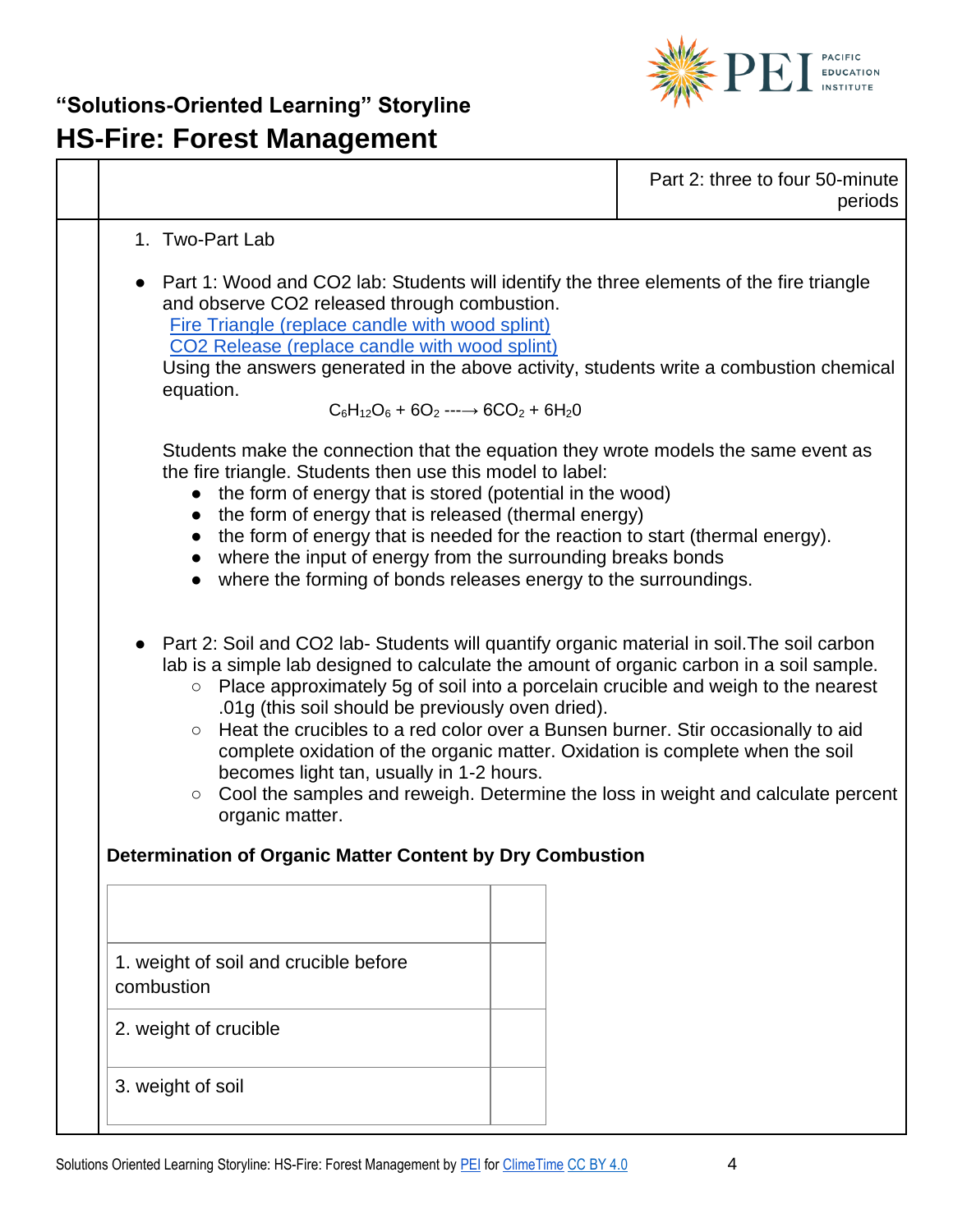

4. weight of soil and crucible after combustion

5. weight lost (organic matter)

6. organic matter, %

- Pose the question: Why did the soil change color after burning?
- Possible extension: Lead a short discussion about carbon's role in soil.

| 5. |                                                                                                                                                                                                                                                               | Guiding question: How does fire severity influence the<br>amount of carbon released from a forest?                                                                                                                                                                                                 | <b>Estimated time:</b><br>50 minutes |
|----|---------------------------------------------------------------------------------------------------------------------------------------------------------------------------------------------------------------------------------------------------------------|----------------------------------------------------------------------------------------------------------------------------------------------------------------------------------------------------------------------------------------------------------------------------------------------------|--------------------------------------|
|    |                                                                                                                                                                                                                                                               | 1. Students discuss fire behavior by analyzing the Fire Behavior Triangle.<br><b>Fire Behavior Triangle</b>                                                                                                                                                                                        |                                      |
|    | 2. Students construct a fire table to analyze how elements of the Fire Behavior Triangle<br>influence fire behavior and the amount of carbon released.<br>Fire behavior information and fire table instructions (See page 16, III Fire<br>Intensity/Severity) |                                                                                                                                                                                                                                                                                                    |                                      |
|    |                                                                                                                                                                                                                                                               | 3. Students study the Forest Carbon Pools graphic (page 5, Figure 2). Then students<br>develop a model (a poster, a 3D model, etc.) that shows their prediction of the changes<br>in relative amounts of carbon in the various pools after a wildfire and give an<br>explanation of their numbers. |                                      |

| 6. Guiding question: How does carbon impact climate | Estimated time: |
|-----------------------------------------------------|-----------------|
| change?                                             | Two 50 minutes  |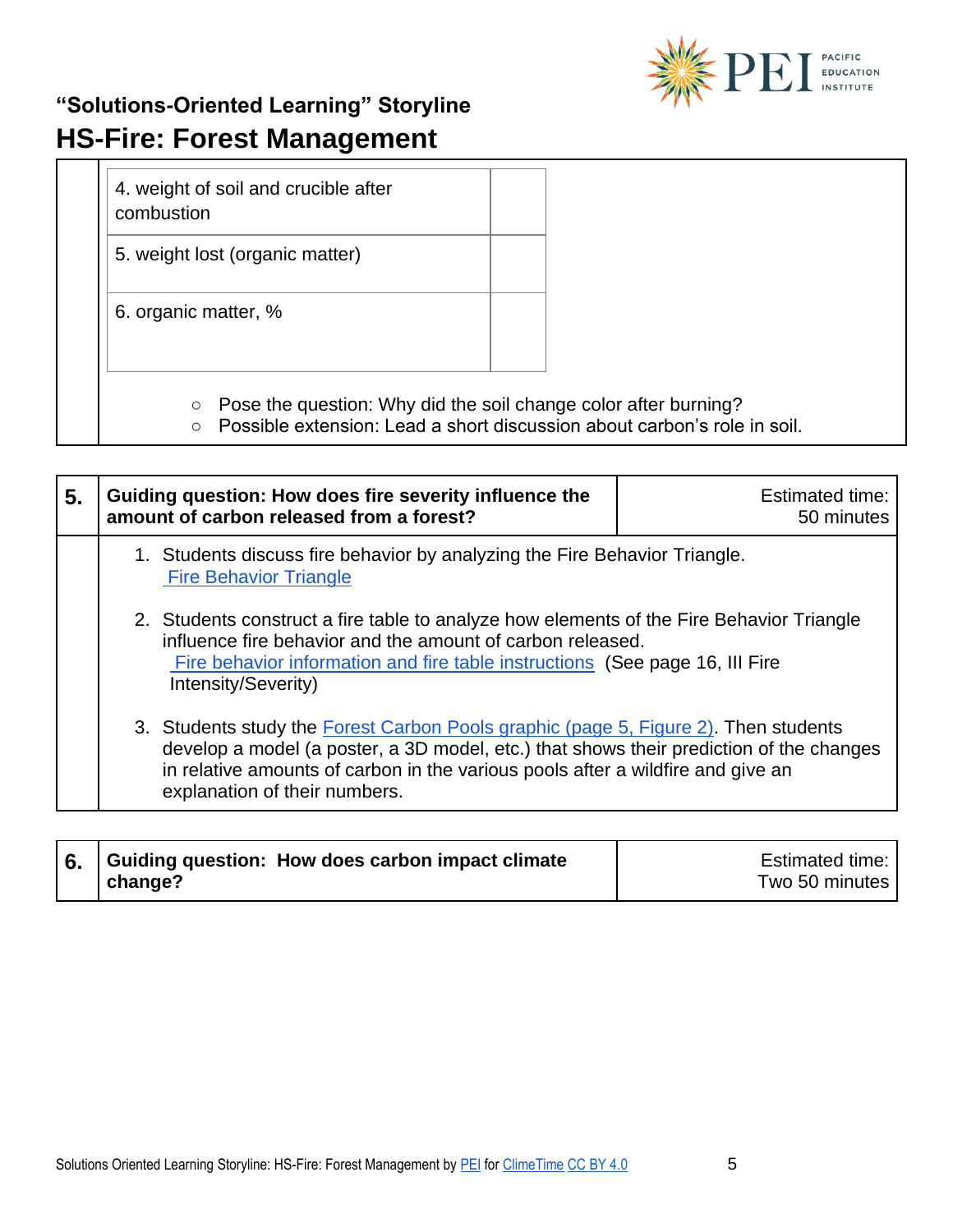

| 1. Students explain                                                                     |
|-----------------------------------------------------------------------------------------|
| a. the difference between natural greenhouse effect and enhanced greenhouse             |
| effect                                                                                  |
| b. the difference between climate change and global warming                             |
| c. the natural and human causes of greenhouse gases using Mr. Geog Wagg's               |
| lesson in which they watch a video and study the graphics.                              |
| 2. Students analyze the effects of carbon dioxide on temperature in the Greenhouse-gas- |
| simulation.                                                                             |
| 3. Phenomenon: What DID cause the Little Ice Age? 1700 Years of Global Temperature      |
| <b>Change from Proxy Data.</b>                                                          |
| a. How were Indigenous people in North America using fire in the forests prior to       |
| the arrival of the Europeans? What happened to the forests after the arrival of         |
| the Europeans?                                                                          |
| b. How specifically did human activity contribute to the change in climate? How is      |
| this evidence for the role that humans play in the current global warming trend?        |
| Students use the article America colonisation 'cooled Earth's climate' or the           |
| science journal article Earth system impacts of the European arrival and Great          |
| Dying in the Americas after 1492 to research this phenomenon.                           |
| c. Students complete this investigation by researching how local tribes have used       |
| fire in the past. This is known as cultural burning.                                    |

| Guiding question: What are prescribed burns and how<br>are they used to decrease the severity of fire?                                                                                                                                                                                                                                                                                                                                                                                                                                                                                                                                                                                                                           | <b>Estimated time:</b><br>50 minutes |
|----------------------------------------------------------------------------------------------------------------------------------------------------------------------------------------------------------------------------------------------------------------------------------------------------------------------------------------------------------------------------------------------------------------------------------------------------------------------------------------------------------------------------------------------------------------------------------------------------------------------------------------------------------------------------------------------------------------------------------|--------------------------------------|
| 1. Students access <b>Prescription: Fire page.</b> All students watch the video, "Controlled<br>Burning Reduces Catastrophic Wildfire Risk," at the top of the page.<br>2. Students choose one of the three articles - What Trees Can Teach Us About Fire, In<br>Need of Fire, or Controlled Burning 101 - they would like to read. After allotted time,<br>students come back together as a group to discuss the guiding question, "What are<br>prescribed burns and how are they used to decrease the severity of fire?"<br>3. As an optional extension to the previous discussion, use the information on page 32<br>(Washington) in The impediments of prescribed burns to discuss the pros and cons of<br>prescribed burns. |                                      |

| 8. | Guiding question: How are decisions made for forest<br>management in Washington state?                                                                                                                                                                                                                                                           | <b>Estimated time:</b><br>50 minutes |
|----|--------------------------------------------------------------------------------------------------------------------------------------------------------------------------------------------------------------------------------------------------------------------------------------------------------------------------------------------------|--------------------------------------|
|    | 1. Invite an Elder or other expert in forest management from your community. Ask your<br>guest to discuss the criteria that is considered in managing the fire risk in a forest. If<br>possible, find someone with knowledge of or experience with using prescribed burns.<br>2. Students research House Bill 2928 and summarize their findings. |                                      |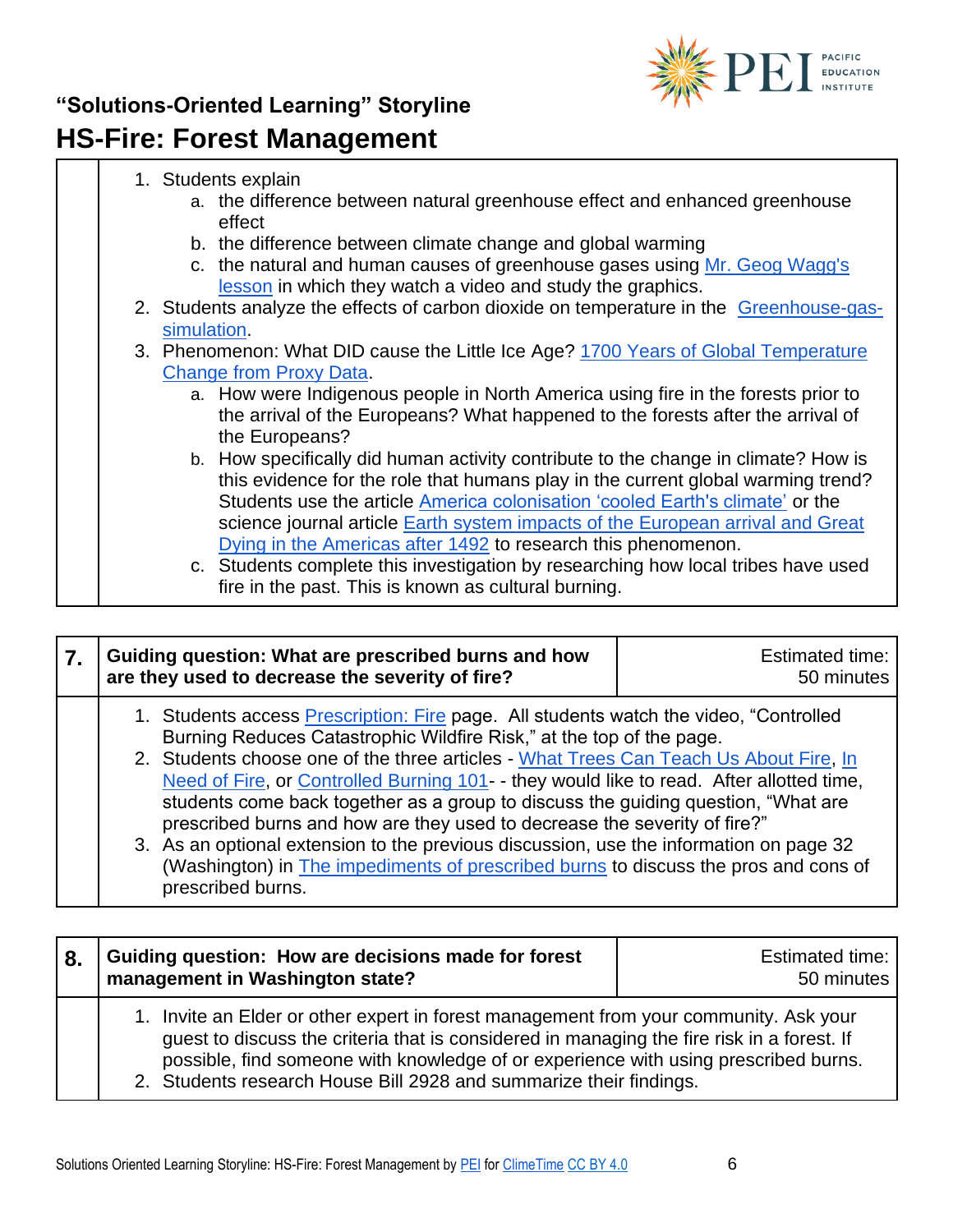

| 9. | Guiding question: Is this property at risk of fire?                                                                                                                                                                                                                                                                                                                                                                                                                                                                                                                                                                                                                                                                 | Estimated time:<br>Learn & Practice Protocol:<br>50 minutes<br>Data Collection: one to three<br>50 minute sessions<br>(plus travel) |
|----|---------------------------------------------------------------------------------------------------------------------------------------------------------------------------------------------------------------------------------------------------------------------------------------------------------------------------------------------------------------------------------------------------------------------------------------------------------------------------------------------------------------------------------------------------------------------------------------------------------------------------------------------------------------------------------------------------------------------|-------------------------------------------------------------------------------------------------------------------------------------|
|    | 1. Students review the elements of the Fire Behavior Triangle, then use that information to<br>do a fire danger assessment of a site. After collecting data on fuel load, weather<br>patterns, and topography, students create and present a plan for increasing or<br>maintaining resilience of the site against catastrophic wildfire.<br>Wildland Fire Behavior This webpage provides a review of the three components of<br>the fire behavior triangle.<br><b>GLOBE Fire Fuel Protocol</b> This resource helps students analyze the amount and type<br>of fuels at their site. Starting on page 15, follow the Fire Fuel Protocols. The Biometry<br>and Land Cover Samples are not necessary for this exercise. |                                                                                                                                     |
|    | 2. Weather & atmosphere data resources and/or Fire Danger and Fire Weather Records<br>and/or Weather and fire behavior links are additional resources.                                                                                                                                                                                                                                                                                                                                                                                                                                                                                                                                                              |                                                                                                                                     |

| 10. | Possible next steps/off-ramps/actions                                                                                                                                                                                                                                                                                                                                                                                                                                                        |  |  |
|-----|----------------------------------------------------------------------------------------------------------------------------------------------------------------------------------------------------------------------------------------------------------------------------------------------------------------------------------------------------------------------------------------------------------------------------------------------------------------------------------------------|--|--|
|     | Career connections:<br>TREX: Prescribed Fire Training Exchanges (TREX) are two-week programs in Washington -<br>and across the country - that facilitate peer -to-peer learning for those interested in advancing<br>their understanding of prescribed fire and fire-adapted landscapes.<br>Fire and Fuel Manager: Fire and Fuel Manager maintain healthy growth of our wilderness and<br>woodlands by controlling natural and artificial fires and using fire to promote ecological health. |  |  |
|     | CTE:<br>Explore the skills necessary for seasonal firefighters to get a red card.<br>During Learning Session 8 have students utilize a "belt weather kit" to analyze fire<br>conditions. Discuss the conditions necessary for a "red flag" warning.<br>Video tutorial of a "belt weather kit"<br>$\circ$                                                                                                                                                                                     |  |  |
|     | Service Learning:<br><b>Online Resource: South Sound Prairies - This page has information about volunteering</b><br>for Prairie Appreciation Day in the South Puget Sound.                                                                                                                                                                                                                                                                                                                   |  |  |

|  |  | ' 11.   Post Assessment: | <b>Estimated time:</b><br>30 minutes |
|--|--|--------------------------|--------------------------------------|
|--|--|--------------------------|--------------------------------------|